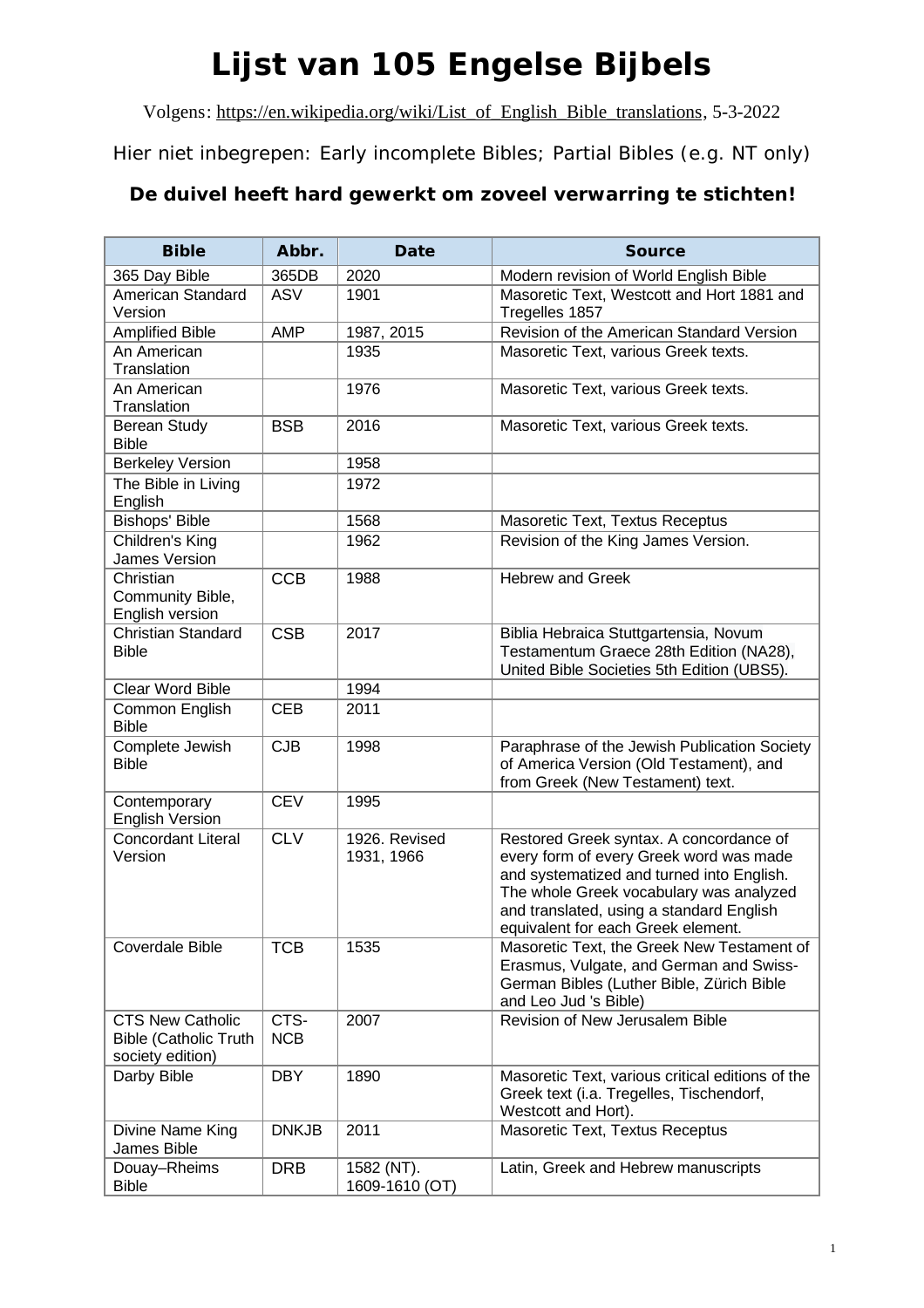| Douay-Rheims<br><b>Bible (Challoner</b>                           | <b>DRB</b>   | 1752                                           | <b>Clementine Vulgate</b>                                                                                                                                                                                                               |
|-------------------------------------------------------------------|--------------|------------------------------------------------|-----------------------------------------------------------------------------------------------------------------------------------------------------------------------------------------------------------------------------------------|
| Revision)<br>Easy English Bible                                   | <b>EASY</b>  | 2018                                           | Masoretic Tekst, Neste-Aland Novum<br><b>Testamentum Graece</b>                                                                                                                                                                         |
| Easy-to-Read<br>Version                                           |              | 1989                                           | <b>Textus Receptus, United Bible Society</b><br>(UBS) Greek text, Nestle-Aland Text                                                                                                                                                     |
| <b>Emphasized Bible</b>                                           | <b>EBR</b>   | 1902                                           | Translated by Joseph Bryant Rotherham<br>based on The New Testament in the Original<br>Greek and Christian David Ginsburg 's<br>Massoretico-critical edition of the Hebrew<br>Bible (1894)                                              |
| English Standard<br>Version                                       | <b>ESV</b>   | 2001 (revisions in<br>2007, 2011, and<br>2016) | Derived from the 1971 edition of the Revised<br>Standard Version text. Based on Biblia<br>Hebraica Stuttgartensia (5th ed., 1997); UBS<br>Greek New Testament (5th corrected ed.);<br>and Novum Testamentum Graece (28th ed.,<br>2012). |
| <b>English Standard</b><br><b>Version Catholic</b><br>Edition     | <b>ESVCE</b> | 2018                                           | Revision of the English Standard Version<br>with Deuterocanonical books.                                                                                                                                                                |
| Evangelical<br>Heritage Version                                   | EHV          | 2019                                           |                                                                                                                                                                                                                                         |
| <b>Expanded Bible</b>                                             | <b>EXB</b>   | 2011                                           | The base text is a modified version of the<br><b>New Century Version</b>                                                                                                                                                                |
| <b>Ferrar Fenton Bible</b>                                        |              | 1903                                           | Masoretic Text and the Westcott and Hort<br>Greek text                                                                                                                                                                                  |
| Geneva Bible                                                      | <b>GEN</b>   | 1557 (NT)<br>1560 (Complete<br>Bible)          | Masoretic Text, Textus Receptus                                                                                                                                                                                                         |
| God's Word                                                        | <b>GW</b>    | 1995                                           |                                                                                                                                                                                                                                         |
| <b>Good News Bible</b>                                            | <b>GNB</b>   | 1976                                           | United Bible Society (UBS) Greek text                                                                                                                                                                                                   |
| <b>Great Bible</b>                                                |              | 1539                                           | Masoretic Text, Greek New Testament of<br>Erasmus, the Vulgate, and the Luther Bible.                                                                                                                                                   |
| The Hebrew Bible:<br>A Translation with<br>Commentary             |              | 2018                                           | Masoretic Text.                                                                                                                                                                                                                         |
| <b>Holman Christian</b><br><b>Standard Bible</b>                  | <b>HCSB</b>  | 2004                                           | Biblia Hebraica Stuttgartensia, Novum<br>Testamentum Graece 27th Edition, United<br>Bible Societies 4th Edition.                                                                                                                        |
| The Inclusive Bible                                               |              | 2009                                           |                                                                                                                                                                                                                                         |
| International<br><b>Standard Version</b>                          | <b>ISV</b>   | 2011                                           |                                                                                                                                                                                                                                         |
| Jerusalem Bible                                                   | <b>JB</b>    | 1966                                           | From the original Hebrew, Aramaic, and<br>Greek, with influence from the French La<br>Bible de Jérusalem.                                                                                                                               |
| Jewish Publication<br>Society of America<br><b>Version Tanakh</b> | <b>JPS</b>   | 1917                                           | <b>Masoretic Text</b>                                                                                                                                                                                                                   |
| <b>Judaica Press</b><br>Tanakh                                    |              | 1963                                           | <b>Masoretic Text</b>                                                                                                                                                                                                                   |
| Julia E. Smith<br><b>Parker Translation</b>                       |              | 1876                                           | Masoretic Text, Textus Receptus                                                                                                                                                                                                         |
| King James Version<br>(a.k.a. the<br>Authorized Version)          | KJV          | 1611, 1769                                     | Masoretic Text, Textus Receptus, Tyndale<br>1526 NT, some Erasmus manuscripts, and<br>Bezae 1598 TR.                                                                                                                                    |
| Knox's Bible                                                      |              | 1955                                           | Vulgate, with influence from the original<br>Hebrew, Aramaic, and Greek.                                                                                                                                                                |
| Lamsa Bible                                                       |              | 1933                                           | Syriac Peshitta                                                                                                                                                                                                                         |
| Leeser Bible,<br>Tanakh (Old<br>Testament)                        |              | 1994                                           | <b>Masoretic Text</b>                                                                                                                                                                                                                   |
| Legacy Standard<br><b>Bible</b>                                   | <b>LSB</b>   | 2021                                           | Masoretic Tekst, Nestle-Aland Text                                                                                                                                                                                                      |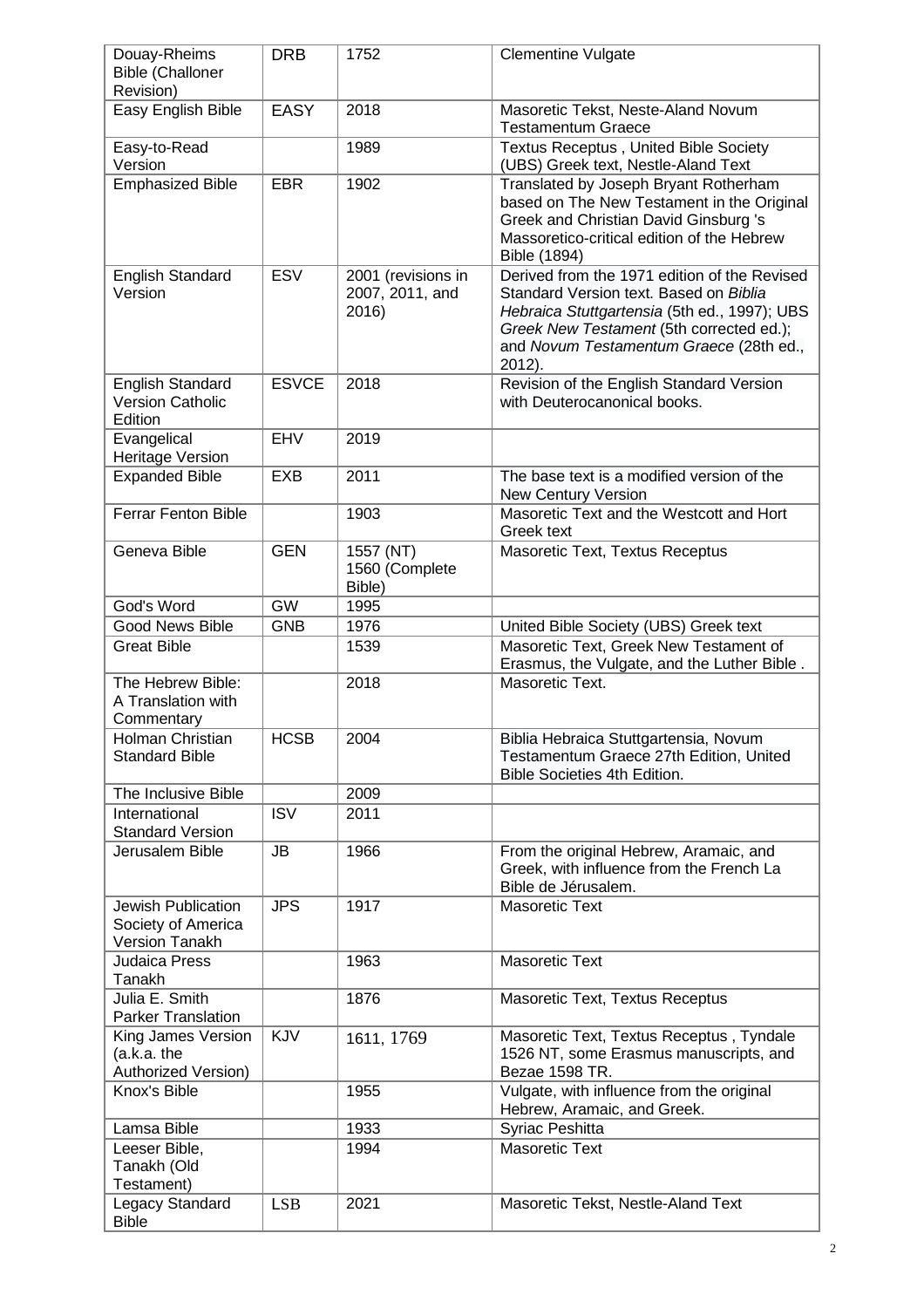| Literal Standard<br>Version                                         | <b>LSV</b>                    | 2020                                                 | Masoretic Text, Septuagint, Dead Sea<br>Scrolls, Textus Receptus, other New<br>Testament manuscripts consulted                                                                                                                                                                                                                                                                                                |
|---------------------------------------------------------------------|-------------------------------|------------------------------------------------------|---------------------------------------------------------------------------------------------------------------------------------------------------------------------------------------------------------------------------------------------------------------------------------------------------------------------------------------------------------------------------------------------------------------|
| A Literal Translation<br>of the Bible                               | <b>LITV</b>                   | 1985                                                 | Masoretic Tekst, Textus Receptus (Estienne<br>1550)                                                                                                                                                                                                                                                                                                                                                           |
| The Living Bible                                                    | <b>TLB</b>                    | 1971                                                 | American Standard Version (paraphrase)                                                                                                                                                                                                                                                                                                                                                                        |
| The Living Torah<br>and The Living<br>Nach. Tanakh                  |                               | 1994                                                 | <b>Masoretic Text</b>                                                                                                                                                                                                                                                                                                                                                                                         |
| Matthew's Bible                                                     |                               | 1537                                                 | Masoretic Text, the Greek New Testament of<br>Erasmus, the Vulgate, the Luther Bible, and<br>a 1535 bible from France                                                                                                                                                                                                                                                                                         |
| The Message                                                         | <b>MSG</b>                    | 2002                                                 |                                                                                                                                                                                                                                                                                                                                                                                                               |
| <b>Mickelson Clarified</b><br>Translation                           | <b>MCT</b>                    | 2008, 2013, 2015,<br>2019                            | "Clarified Textus Receptus"- including<br>the Masoretic Text, Textus Receptus, MCT<br>Octuagint, and the MCT Brit<br>Chadashah; with contextual dictionaries and<br>concordances.                                                                                                                                                                                                                             |
| Modern English<br>Version                                           | <b>MEB</b>                    | 2014                                                 | Masoretic Text, Textus Receptus                                                                                                                                                                                                                                                                                                                                                                               |
| Modern Language<br><b>Bible</b>                                     |                               | 1969                                                 |                                                                                                                                                                                                                                                                                                                                                                                                               |
| Moffatt, New<br>Translation                                         |                               | 1926                                                 | Greek text of Hermann von Soden                                                                                                                                                                                                                                                                                                                                                                               |
| Names of God Bible                                                  | <b>NOG</b>                    | 2011, 2014                                           | GW edition: NT: Nestle-Aland Greek New<br>Testament 27th edition. OT: Biblia Hebraica<br>Stuttgartensia. KJV edition: OT: Masoretic<br>Text, NT: Textus Receptus.                                                                                                                                                                                                                                             |
| New American Bible                                                  | <b>NAB</b>                    | 1970, 1986 (revised<br>NT), 1991 (revised<br>Psalms) |                                                                                                                                                                                                                                                                                                                                                                                                               |
| New American Bible<br><b>Revised Edition</b>                        | <b>NABRE</b>                  | 2011                                                 | Biblia Hebraica Stuttgartensia for the<br>Hebrew Bible, Dead Sea Scrolls consulted<br>and referenced, Septuagint also consulted<br>and compared for the OT and<br>Deuterocanonicals, the Latin Vulgate for<br>some parts of the Deuterocanonicals, and<br>the United Bible Societies 3rd edition<br>(UBS3) cross referenced to the 26th<br>edition of the Greek New Testament<br>(NA26) for the New Testament |
| New American<br><b>Standard Bible</b>                               | <b>NASB</b>                   | 1971, 1995, 2020                                     | Masoretic Text, Nestle-Aland Text                                                                                                                                                                                                                                                                                                                                                                             |
| Saint Joseph New<br><b>Catholic Bible (Saint</b><br>Joseph edition) | Saint<br>Joseph<br><b>NCB</b> | 2015 (New<br>Testament), 2019<br>(Complete Bible)    |                                                                                                                                                                                                                                                                                                                                                                                                               |
| New Century<br>Version                                              | <b>NCV</b>                    | 1991                                                 |                                                                                                                                                                                                                                                                                                                                                                                                               |
| New Community<br><b>Bible</b>                                       | <b>NCB</b>                    | 2008                                                 |                                                                                                                                                                                                                                                                                                                                                                                                               |
| New English Bible                                                   | <b>NEB</b>                    | 1970                                                 | Masoretic Text, Greek New Testament                                                                                                                                                                                                                                                                                                                                                                           |
| New English<br><b>Translation (NET</b><br>Bible)                    | <b>NET</b>                    | 2005                                                 | Masoretic Text, Nestle-Aland/United Bible<br>Society Greek New Testament                                                                                                                                                                                                                                                                                                                                      |
| New International<br><b>Reader's Version</b>                        | <b>NIRV</b>                   | 1998                                                 |                                                                                                                                                                                                                                                                                                                                                                                                               |
| New International<br>Version Inclusive<br>Language Edition          | <b>NIVI</b>                   | 1996                                                 | Revision of the New International Version.                                                                                                                                                                                                                                                                                                                                                                    |
| New International<br>Version                                        | <b>NIV</b>                    | 1978, 1984, 2011                                     | Masoretic Text, Nestle-Aland Greek New<br>Testament (based on Westcott-Hort, Weiss<br>and Tischendorf, 1862).                                                                                                                                                                                                                                                                                                 |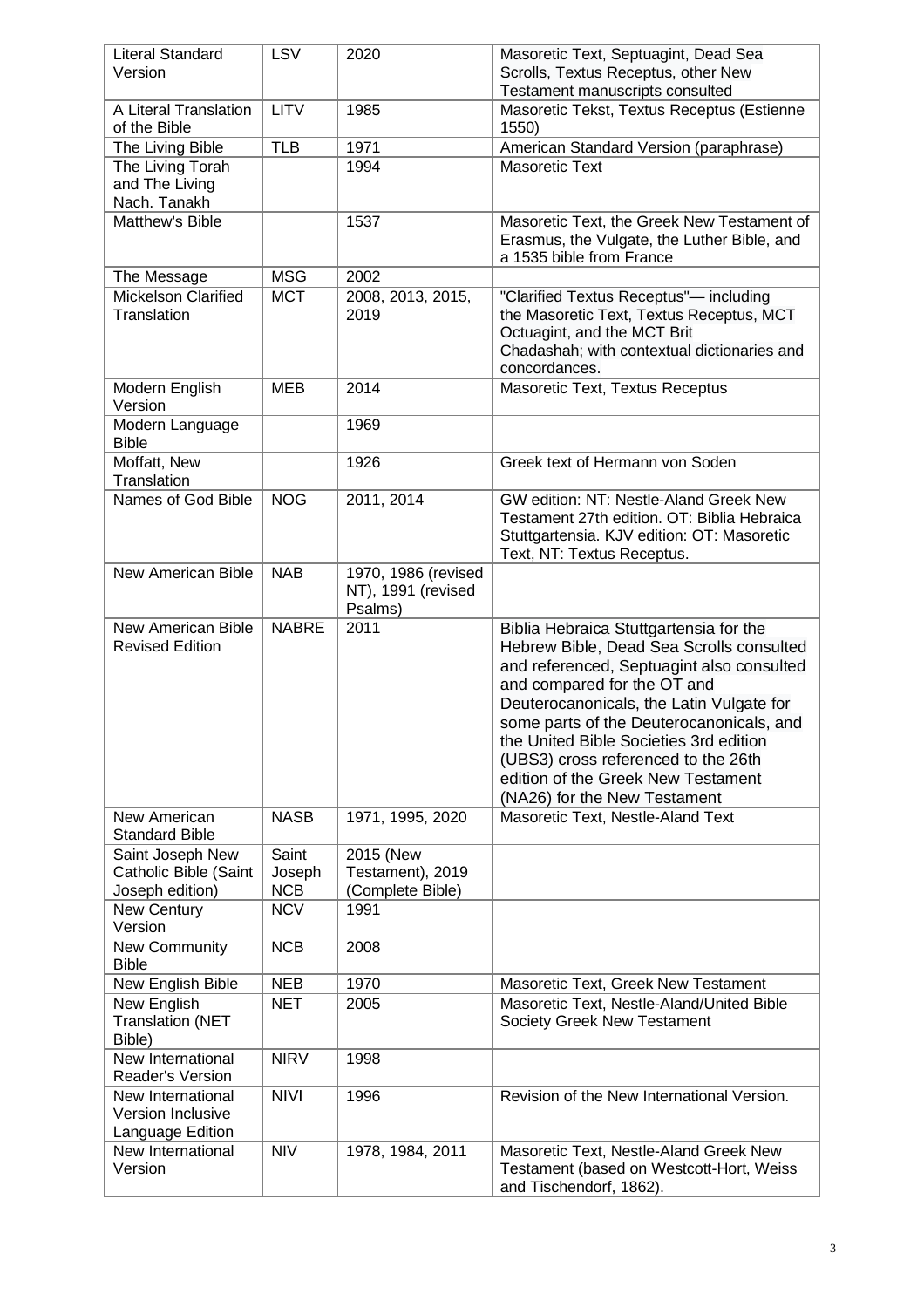| New Jerusalem<br><b>Bible</b>                                                             | <b>NJB</b>        | 1985                                                                                                                                                                                 | From the original Hebrew, Aramaic, and<br>Greek, with influence from the French La<br>Bible de Jérusalem.                                                                                                             |
|-------------------------------------------------------------------------------------------|-------------------|--------------------------------------------------------------------------------------------------------------------------------------------------------------------------------------|-----------------------------------------------------------------------------------------------------------------------------------------------------------------------------------------------------------------------|
| New Jewish<br><b>Publication Society</b><br>of America Version.<br>Tanakh                 | <b>NJPS</b>       | 1985                                                                                                                                                                                 | <b>Masoretic Text</b>                                                                                                                                                                                                 |
| New King James<br>Version                                                                 | <b>NKJV</b>       | 1982                                                                                                                                                                                 | Masoretic Text (Biblia Hebraica<br>Stuttgartensia, 1983), Textus Receptus                                                                                                                                             |
| New Life Version                                                                          | <b>NLV</b>        | 1986                                                                                                                                                                                 |                                                                                                                                                                                                                       |
| New Living<br>Translation                                                                 | <b>NLT</b>        | 1996                                                                                                                                                                                 |                                                                                                                                                                                                                       |
| <b>New Revised</b><br><b>Standard Version</b>                                             | <b>NRSV</b>       | 1989                                                                                                                                                                                 |                                                                                                                                                                                                                       |
| New World<br>Translation of the<br><b>Holy Scriptures</b>                                 | <b>NWT</b>        | 1950 (NT) 1960<br>(Single volume<br>complete Bible),<br>1984 (reference<br>edition with<br>footnotes), 2013<br>(revised)                                                             | Westcott and Hort's Greek New Testament,<br>Nestle-Aland Greek New Testament, Hebrew<br>J documents, as well as various other<br>families of Hebrew and Greek manuscripts.<br>(This is the Jehovah's Witnesses bible) |
| The Orthodox<br>Jewish Bible                                                              | <b>OJB</b>        | 2002                                                                                                                                                                                 |                                                                                                                                                                                                                       |
| The Orthodox Study<br><b>Bible</b>                                                        | <b>OSB</b>        | 2008                                                                                                                                                                                 | Adds a new translation of the LXX to an<br>existing translation of the NKJV in a single<br>volume.                                                                                                                    |
| Quaker Bible                                                                              |                   | 1764                                                                                                                                                                                 | Masoretic Text, Textus Receptus                                                                                                                                                                                       |
| Recovery Version of<br>the Bible                                                          |                   | 1985 (NT w/<br>footnotes, revised<br>1991), 1993 (NT,<br>text only), 1999<br>(single volume<br>complete Bible, text<br>only), 2003 (single<br>volume complete<br>Bible w/ footnotes) | OT: Biblia Hebraica Stuttgartensia (BHS;<br>revised 1990 edition).<br>NT: Novum Testamentum Graece (Nestle-<br>Aland Greek New Testament, 26th edition)                                                               |
| <b>Revised New</b><br>Jerusalem Bible                                                     | <b>RNJB</b>       | 2018 (New<br>Testament), 2019<br>(Complete Bible).                                                                                                                                   |                                                                                                                                                                                                                       |
| <b>Revised Version</b>                                                                    | <b>RV</b>         | 1885                                                                                                                                                                                 |                                                                                                                                                                                                                       |
| <b>Revised Standard</b><br>Version                                                        | <b>RSV</b>        | 1946 (New<br>Testament), 1952<br>(Complete Bible)                                                                                                                                    | Masoretic Text, Nestle-Aland Greek New<br><b>Testament</b>                                                                                                                                                            |
| <b>Revised Standard</b><br>Version - Catholic<br>Edition                                  | RSV-<br><b>CE</b> | 1965 (New<br>Testament), 1966<br>(Complete Bible)                                                                                                                                    |                                                                                                                                                                                                                       |
| <b>Revised Standard</b><br>Version - Second<br><b>Catholic Edition</b>                    | RSV-<br>2CE       | 2006                                                                                                                                                                                 | The RSV-2CE is a slight update of the 1966<br><b>Revised Standard Version - Catholic Edition</b>                                                                                                                      |
| <b>Revised English</b><br><b>Bible</b>                                                    | <b>REB</b>        | 1989                                                                                                                                                                                 |                                                                                                                                                                                                                       |
| The Scriptures                                                                            |                   | 1993, revised 1998<br>& revised 2009                                                                                                                                                 | Masoretic Tekst (Biblia Hebraica), Textus<br>Receptus Greek text                                                                                                                                                      |
| Simplified English<br><b>Bible</b>                                                        |                   | 1978. 1980                                                                                                                                                                           |                                                                                                                                                                                                                       |
| The Story Bible                                                                           |                   | 1971                                                                                                                                                                                 |                                                                                                                                                                                                                       |
| <b>Taverner's Bible</b>                                                                   |                   | 1539                                                                                                                                                                                 |                                                                                                                                                                                                                       |
| The Holy Bible: Jah<br>International<br>Version: The<br>Sacred Scriptures of<br>Rastafari | <b>JIV</b>        | 2017                                                                                                                                                                                 |                                                                                                                                                                                                                       |
| Thomson's<br>Translation                                                                  |                   | 1808                                                                                                                                                                                 | Codex Vaticanus (according to the<br>introduction in the reprint edition by S. F.                                                                                                                                     |